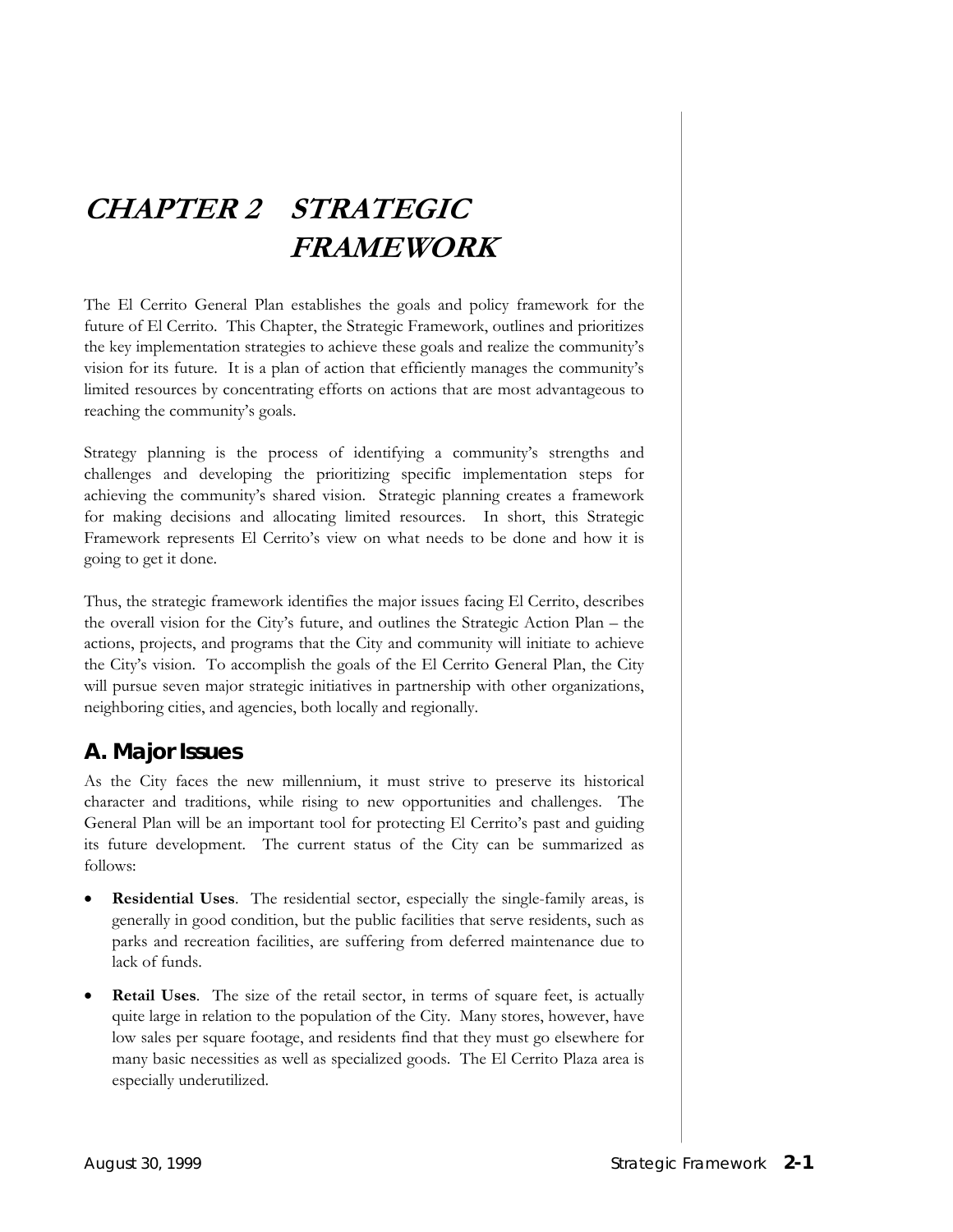- **Office Uses**. There is a very small amount of office space within the City and few parcels large enough to accommodate newer office park development.
- **San Pablo Avenue**. Development within the San Pablo Avenue Corridor is generally unattractive and does not provide a friendly environment for pedestrians.
- **Fiscal Condition**. The lack of a healthy retail and office sector contributes to the City's precarious fiscal position in maintaining adequate, much less high quality, public facilities and services.
- **Transit Opportunities**. The existence of El Cerrito's two BART stations provides an opportunity for future development that would take advantage of the transit system.

#### **VISION FOR EL CERRITO IN THE YEAR 2020**

In the year 2020, El Cerrito is a vibrant, attractive community. Its single-family, residential character is complemented by a mix of other housing types, active shopping areas, and business and professional offices that take advantage of the City's work force and proximity to a good transit system. El Cerrito is a place where people feel safe and value being physically out in the community. It is typical to see children walking home from school, people strolling their neighborhoods in the evenings, seniors exercising outdoors in the parks, and people bicycling during all times of the day.

El Cerrito's shopping areas are clustered near the Del Norte and Plaza BART Station areas and in several smaller concentrations located along San Pablo Avenue. These areas encourage people to walk from store to store, have a cup of coffee at a sidewalk café, and meet friends. The stores provide a convenient shopping experience for the residents of El Cerrito and surrounding communities, as well as people who work in the nearby offices. Several specialty stores attract people from throughout the region.

The City has a number of small to mid-sized office buildings that house small or branch financial, consulting, telecommunications, computer, and bio-technical companies. A number of small startup software and research companies have testing and limited production capabilities. Both BART station areas contain telecommuting centers for residents of the City and other people who share spaces for meetings. The offices are both attracted and supported by interesting retail stores and business services.

El Cerrito's strategic location has contributed significantly to its success. People are able to come by train from Solano County and other parts of West Contra Costa County and transfer to the BART system. El Cerrito also has become a link from Contra Costa and Alameda counties to the northern Bay Area counties – eastern Marin, Sonoma, and western Napa – because of its access to those areas. Congestion has increased, but less than in other Bay Area communities because of increased opportunities for residents to work and shop without using a car.

The City financial situation has improved substantially from previous years. The City tax base is strong and vibrant. Retail and office uses produce adequate sales and property tax revenues. The younger and more affluent residents who have been attracted to the City contribute to its financial health. Parks and community facilities now are maintained, as they should be. Most significantly, El Cerrito now has a civic center area that includes a modest but attractive City Hall and public gathering spaces.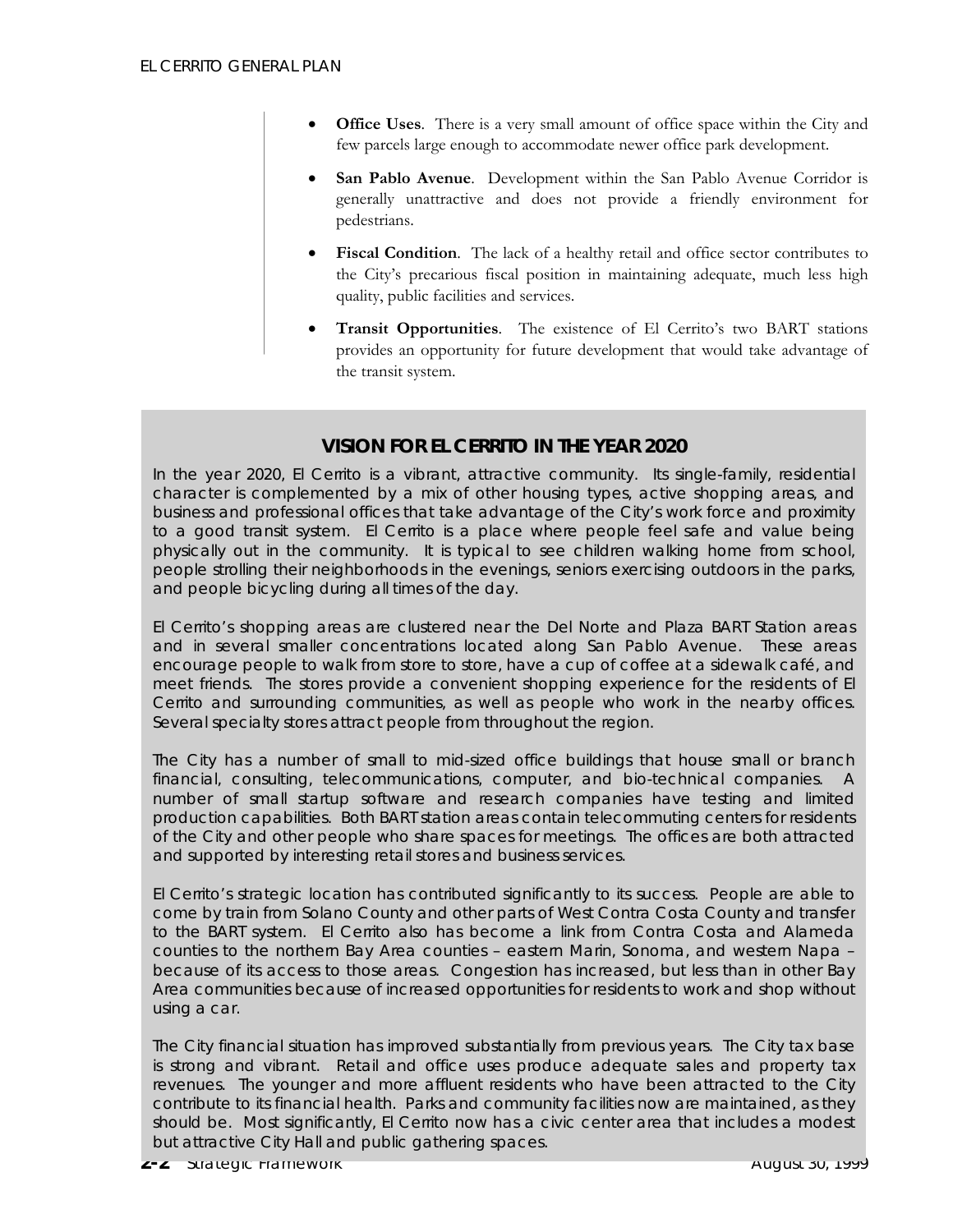To deal with existing deficiencies, El Cerrito must simultaneously address two major strategic issues:

- **Residential Quality**. El Cerrito must maintain its high-quality single-family areas and improve the multi-family areas of the City, especially with regards to design and compatibility with surrounding areas.
- **Paying for Services**. The City must increase its tax base in order to maintain the parks and other public services and facilities that make El Cerrito an attractive place to live.

Many other issues are included in this General Plan. The above strategic issues, however, are the highest priority – they must be successfully addressed if El Cerrito is to achieve its vision for the 21st century.

# **B. Strategic Action Plan**

This section details the Strategic Action Plan, including the actions, projects, and programs the City and community will implement to achieve its desired vision. The Action Plan includes both policy-oriented actions, as well as more specific projects to develop facilities, programs, and services by various City departments.

The City does not have all the necessary resources to undertake all the actions at one time. Thus the Action Plan phases projects and programs over time. In addition, it identifies ongoing projects and programs as well as those projects that could be implemented as opportunities for funding or implementation arise.

The Action Plan is not a static plan. Over time, resources, opportunities, and new challenges will inevitably present themselves to the community. The Action Plan should be periodically reviewed and revised as the primary actions have been accomplished and new actions, programs, and priorities are developed to face new challenges. Likewise, the City's vision should be periodically tested and revisited – the community's goals and direction may also need adjustments.

The following pages present the actions, projects and programs the City and the community will implement to achieve its desired future. For each action, the plan identifies:

- **Responsibility.** The responsible organization(s) or entity that could most appropriately assume the lead role for the implementation of the action;
- **Time Frame.** The time frame within which the action could reasonably be undertaken (immediate: 0-1 year; near-term (1-3 years); mid-term (3-5 years); and long-term (5+ years); and
- **Funding.** The potential funding sources that could possibly support the action.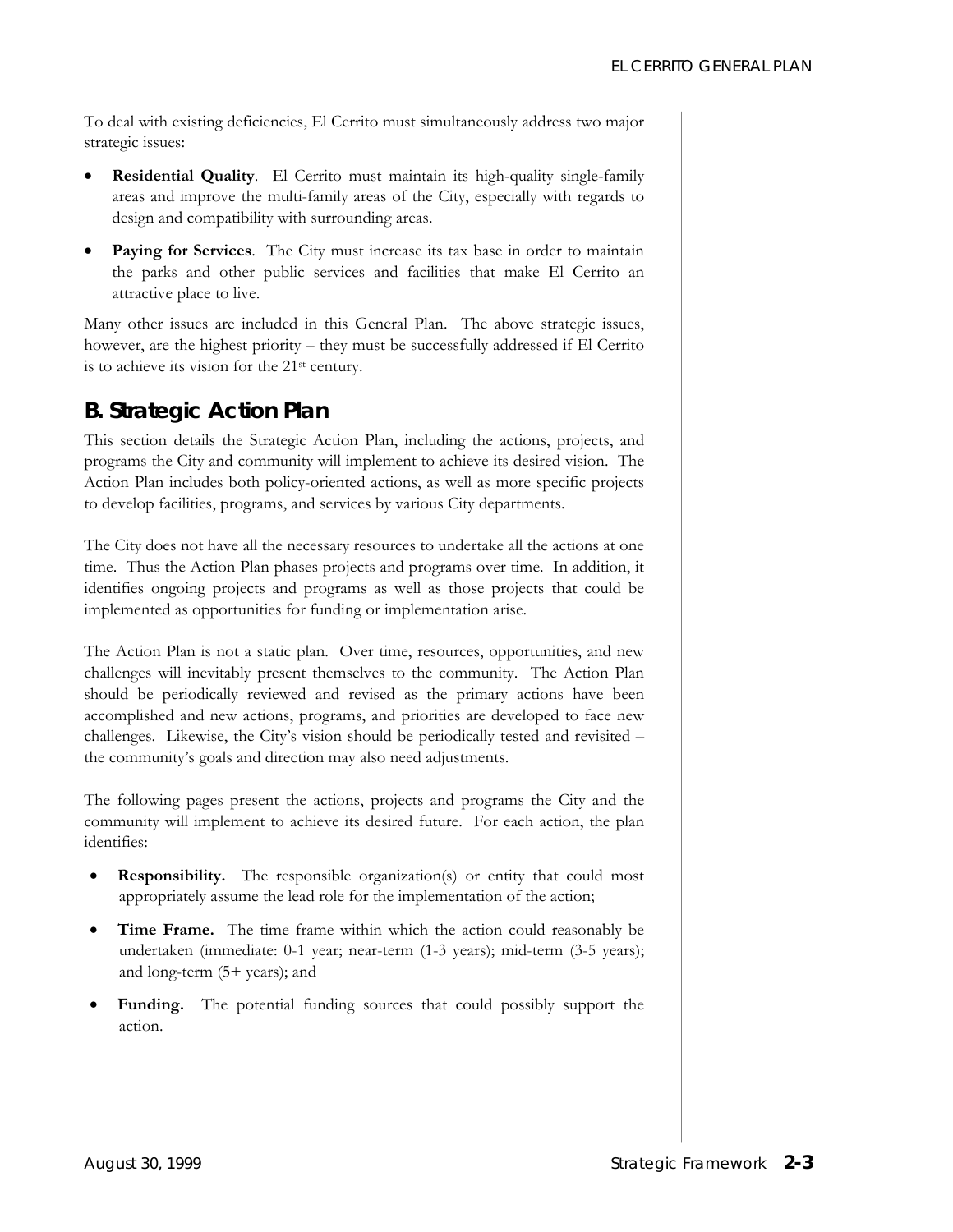### *Implementation Principles*

Four principles guide the overall implementation of the Strategic Action Plan:

- **Build on what we have.** Successful existing programs must continue to be supported as new initiatives are implemented.
- **Encourage public-private and community partnerships.** The successful implementation of the Action Plan is contingent upon the continued support and cooperation the entire community, including the public and private sectors, community groups, and residents.
- **Identify roles and responsibilities.** The dedication, commitment, and accountability provided by a lead organization are key to successful implementation. Identifying the lead organization and establishing a process for accountability will turn plans into reality.
- **Monitor and evaluate ongoing progress.** Periodic assessments help to identify barriers to success and determine if "mid-course corrections" are needed. Furthermore, demonstrated success helps sustain and increase community support, commitment and enthusiasm toward common goals.

The Strategic Action Framework illustrated in Figure 1 provides an outline of specific actions that can be carried out over time to achieve the City's vision, goals and polices for the future. The Strategic Action Framework establishes a series of projects and programs in a phased, prioritized framework directing the City's efforts and limited resources to accomplish the General Plan goals. It is intended as a document to guide the overall coordination of implementation activities in the community.

Implementation actions and programs are assigned a relative priority according to the following two-tiered Strategy Framework – Primary Actions and Supporting Actions.

# *Primary Action Strategies*

Seven Primary Action Strategies are identified as the most important steps to accomplishing the vision for El Cerrito. These seven Primary Action Strategies are selected because of their critical value in creating the greatest leverage (economically and physically) in the near term to achieve the City's goals. The Primary Action Strategies are discussed in further detail in the next section of this chapter, and include the following:

- 1. Adopt a Del Norte Area Transportation Access/Land Use Strategy
- 2. Adopt a Midtown Area Revitalization Strategy
- 3. Adopt the El Cerrito Plaza Revitalization Strategy
- 4. Create an Economic Development Strategy
- 5. Adopt San Pablo Avenue Corridor Design Guidelines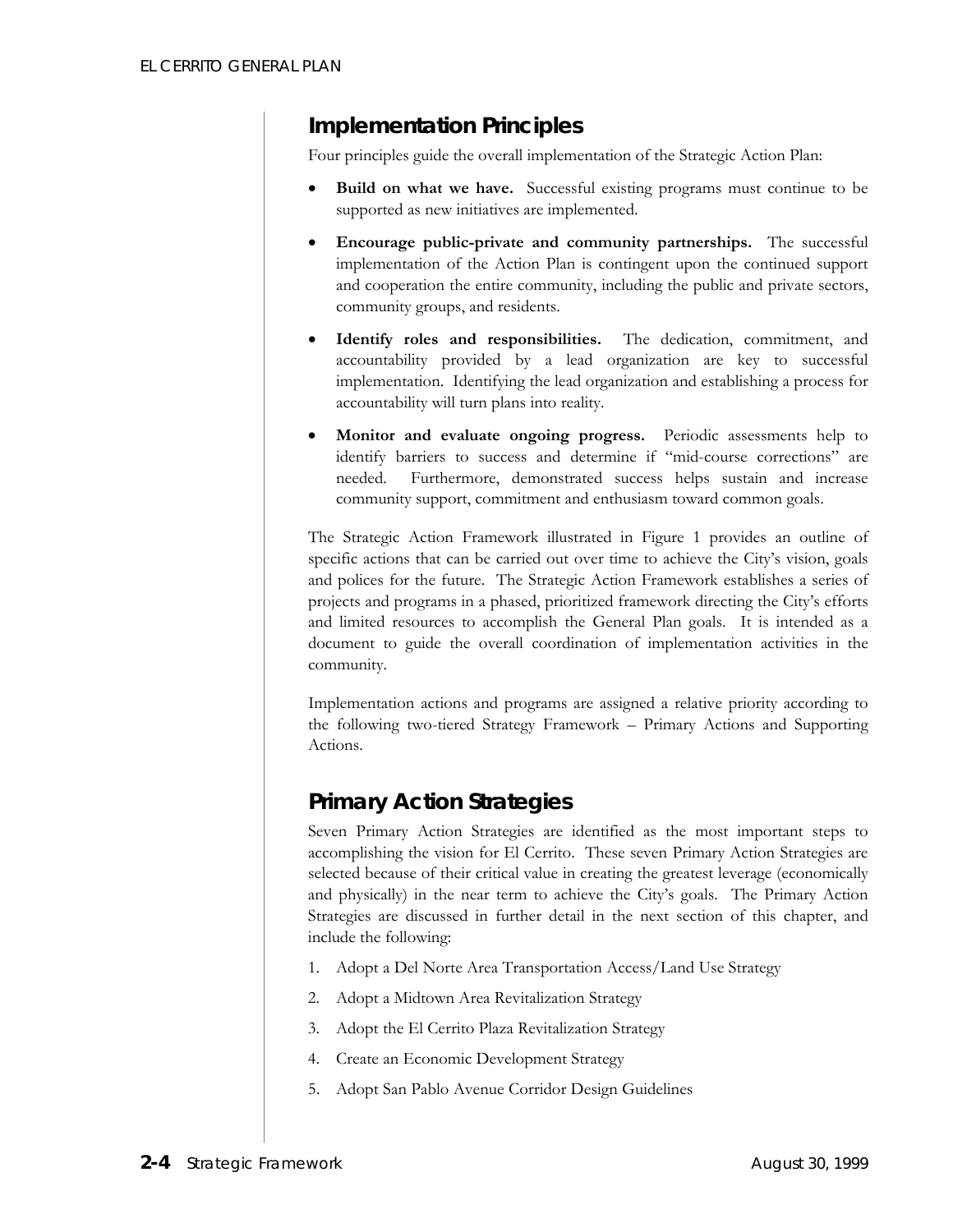- 6. Create a Green Infrastructure Initiative
- 7. Create a Community Collaboration Initiative

### *Supporting Action Strategies*

Twelve additional actions and programs are identified to support the Primary Action Strategies. These Supporting Action Strategies are necessary to ensure the success of the Primary Action Strategies and help the City to achieve its goals and policies. These actions are discussed in the relevant sections of this document and are not detailed in this chapter. Supporting Action Strategies include the following:

- 1. Regulatory Framework Update
- 2. Housing Programs
- 3. City Beautification Programs
- 4. Redevelopment Programs
- 5. Capital Improvement Program
- 6. Transportation and Circulation Programs
- 7. Intergovernmental Coordination
- 8. Public/Private Partnerships
- 9. Grant Funding and Corporate Sponsorships
- 10. Annual Budgeting Process
- 11. Special Districts
- 12. Private Sector Investments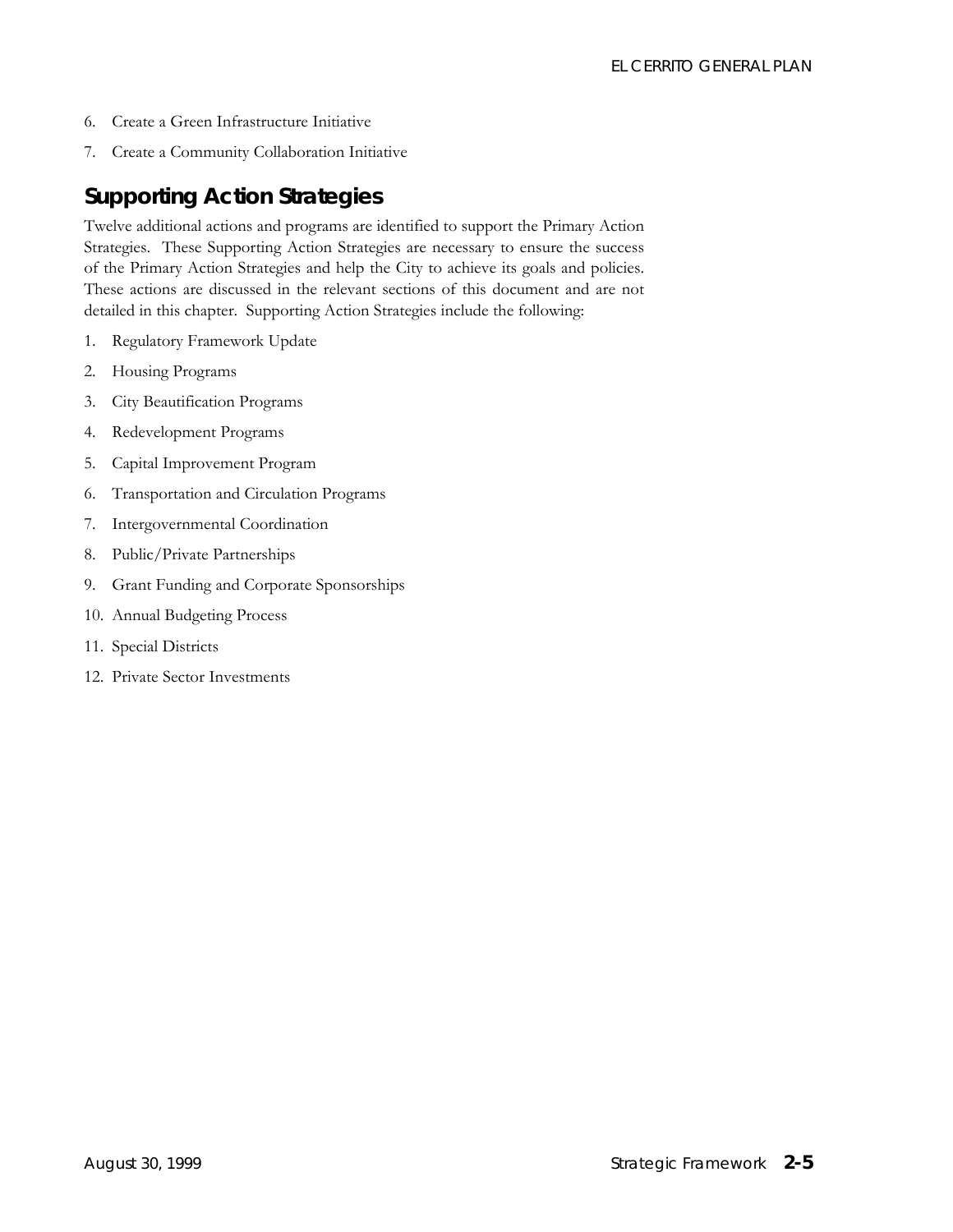

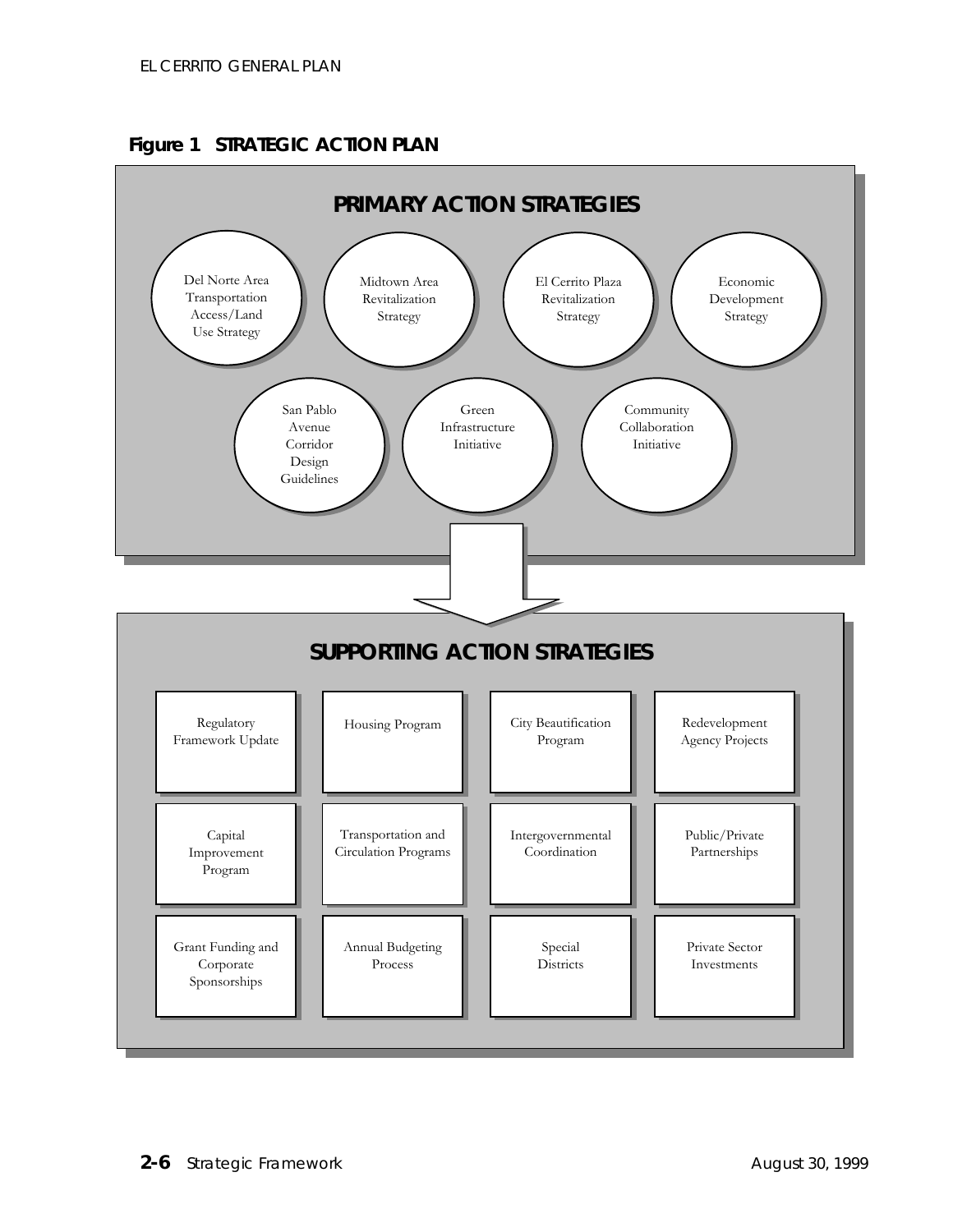# **C. Primary Action Strategies**

# *1. Del Norte Area Transportation Access/Land Use Strategy*

The Del Norte Area is a major regional transportation hub in the East Bay. El Cerrito plays host for regional commuters along the I-80 corridor by providing a major connection to the BART system and bus lines at the Del Norte station. HOV lanes provide direct access to the station, and a parking structure provides commuter parking. BART, buses, Interstate 80, and San Pablo Avenue all converge on this location and significantly impact local traffic, land uses, and the economic vitality of El Cerrito.

The regional role of the area is both a constraint and an opportunity for future development of properties surrounding the BART station and the I-80 interchange. This study will examine these constraints and opportunities to develop an overall strategy for the future development of the Del Norte BART Area. The study will investigate the market potential for alternative land uses and their potential for improving the City's fiscal well being, the area's attractiveness, and the quality of life for the community.

The transportation and land use strategy will include the following elements:

#### • **Multi-Modal Development Strategy**

Land Use Development Concept Transportation and Circulation Concept

**Site Development Concept** Site Layout and Design Building Design Concepts Landscape Development Concept

#### • **Financing and Economic Development Strategy**

 Financing Regional Participation (MTC, BART, Caltrans) Implementation Program and Phasing of Development Actions

• **Impact Analysis**  Traffic Impacts Economic Impacts Fiscal Impacts Environmental Impacts

#### **Responsible Organization:**City El Cerrito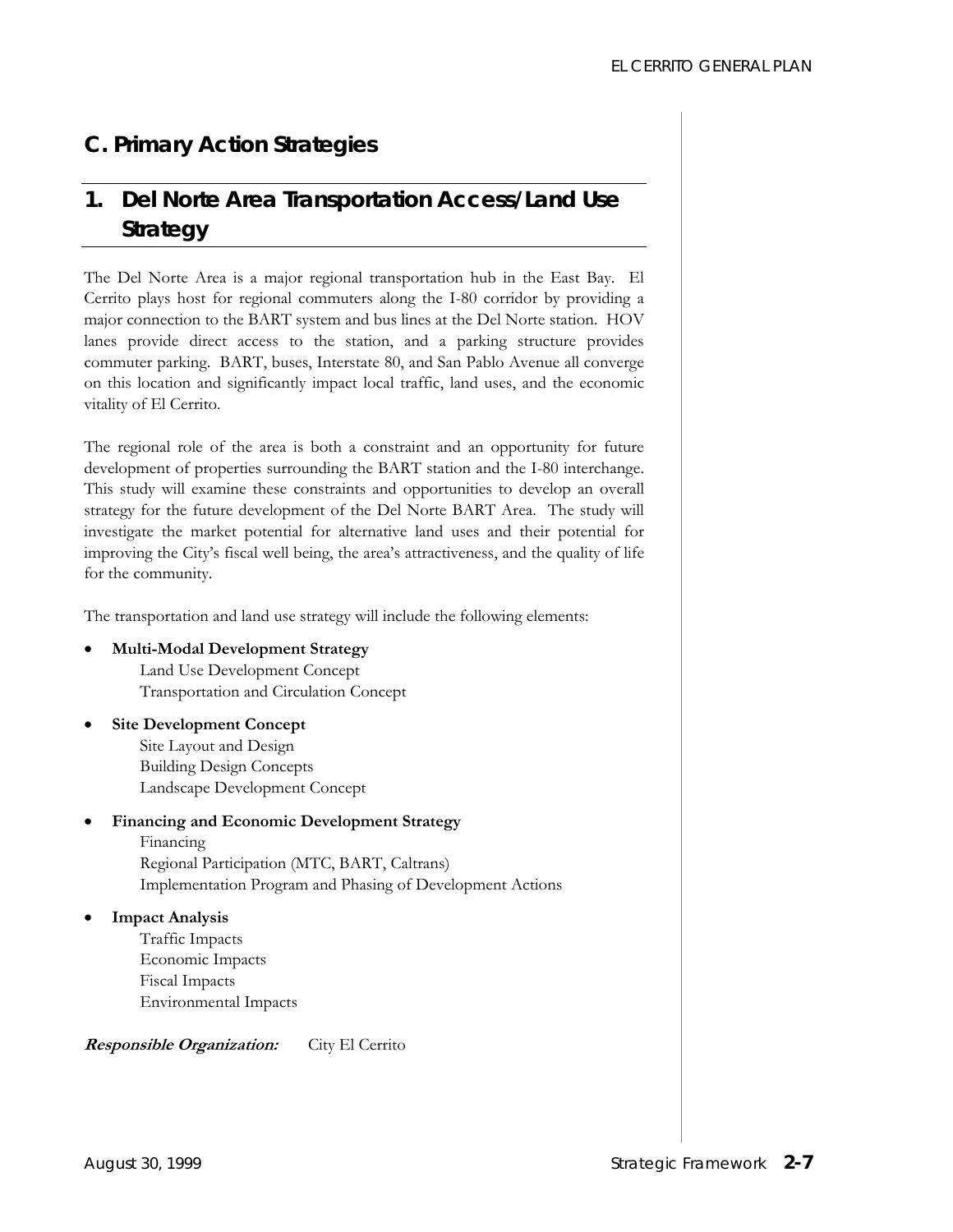| <b>Participating Organizations:</b> | Metropolitan Transportation Commission (MTC)<br>Bay Area Rapid Transit District (BART)<br>California Department of Transportation (Caltrans)<br>City of Richmond<br>Contra Costa County<br>West Contra Costa Transportation Advisory<br>Committee (WCCTAC)<br>AC Transit |
|-------------------------------------|--------------------------------------------------------------------------------------------------------------------------------------------------------------------------------------------------------------------------------------------------------------------------|
| Time Frame:                         | Near-Term (1-3 years)                                                                                                                                                                                                                                                    |
| <b>Potential Funding Sources:</b>   | City of El Cerrito<br>Metropolitan Transportation Commission (MTC)<br><b>BART</b><br>Federal Transit Administration (FTA)<br>Contra Costa County<br>City of Richmond<br>Association of Bay Area Governments (ABAG)                                                       |
|                                     |                                                                                                                                                                                                                                                                          |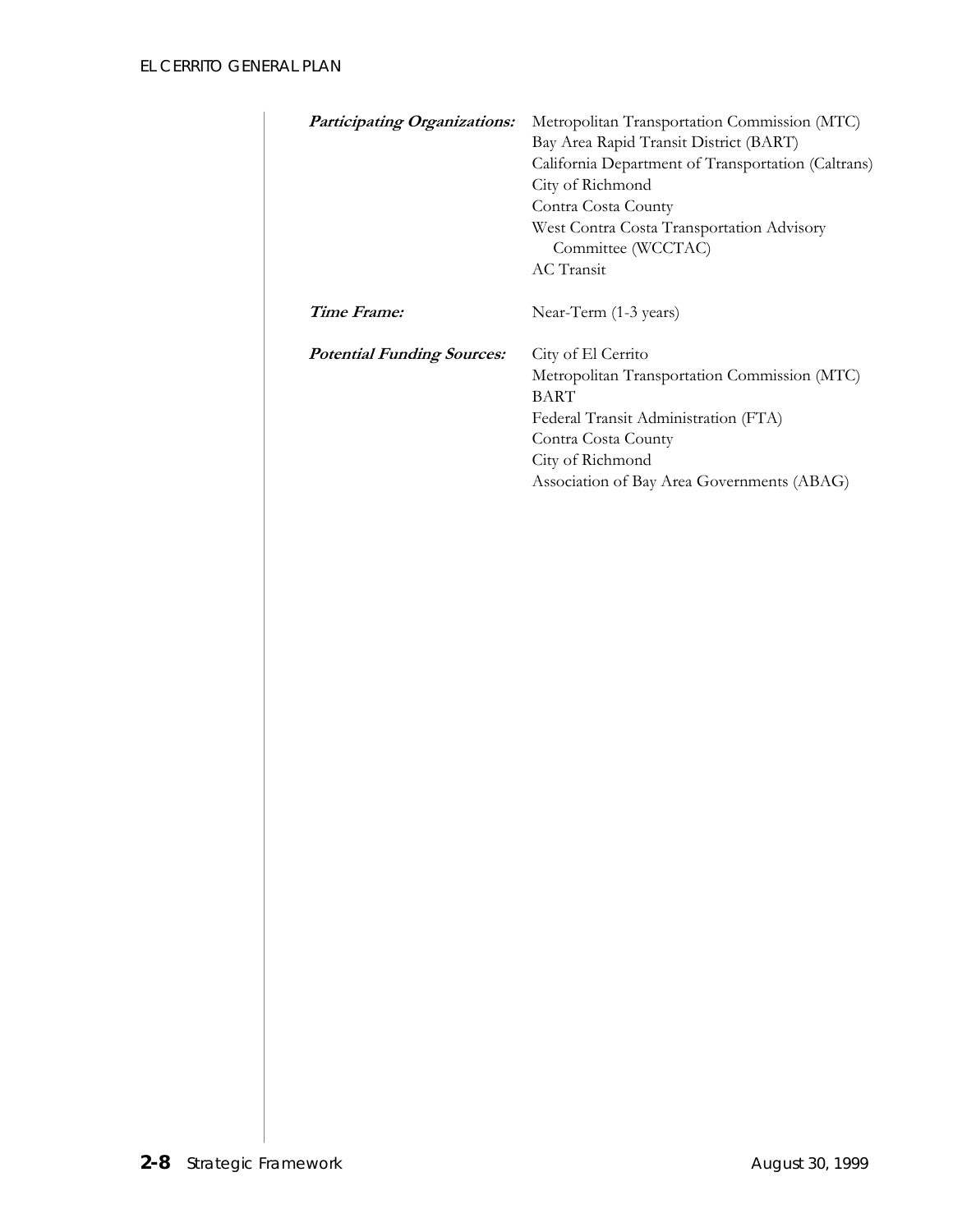### *2. Midtown Area Revitalization Strategy*

The Midtown Area of El Cerrito, extending from south of Moeser Lane to north of Manila Avenue, provides a unique opportunity for creating a major new activity hub in the City of El Cerrito for a mixed-use and commercial center with housing above ground floor retail stores. The Midtown Area also provides opportunities for a new civic center complex with a new city hall and the remodeled public safety building.

The existing area includes two large suburban shopping centers, a lumber mill, a temporary City Hall complex, and the public safety building. Because of changing retailing patterns, the existing land uses in the area potentially will undergo major changes in the coming years. A Midtown Revitalization Strategy that plans for the future of this area will position the City to take advantage of these anticipated changes to create a new mixed-use, pedestrian friendly center in the "heart" of El Cerrito.

The Midtown Area Revitalization Strategy will include:

- Land Use Concept
- Site Development and Layout Concept
- Transportation and Circulation Concept
- Building Design Concepts
- Landscape Development Concept
- Financing and Economic Development Strategy
- Implementation Action Program
- Analysis of Transportation, Economic, Fiscal, and Environmental Impacts to the Area

| <b>Responsible Organization:</b>                        | City of El Cerrito                                                                    |
|---------------------------------------------------------|---------------------------------------------------------------------------------------|
| <b>Participating Organizations:</b> Chamber of Commerce |                                                                                       |
| Time Frame:                                             | Near-Term (1-3 years)                                                                 |
| <i>Potential Funding Sources:</i>                       | City of El Cerrito<br>El Cerrito Redevelopment Agency<br>Midtown Business Association |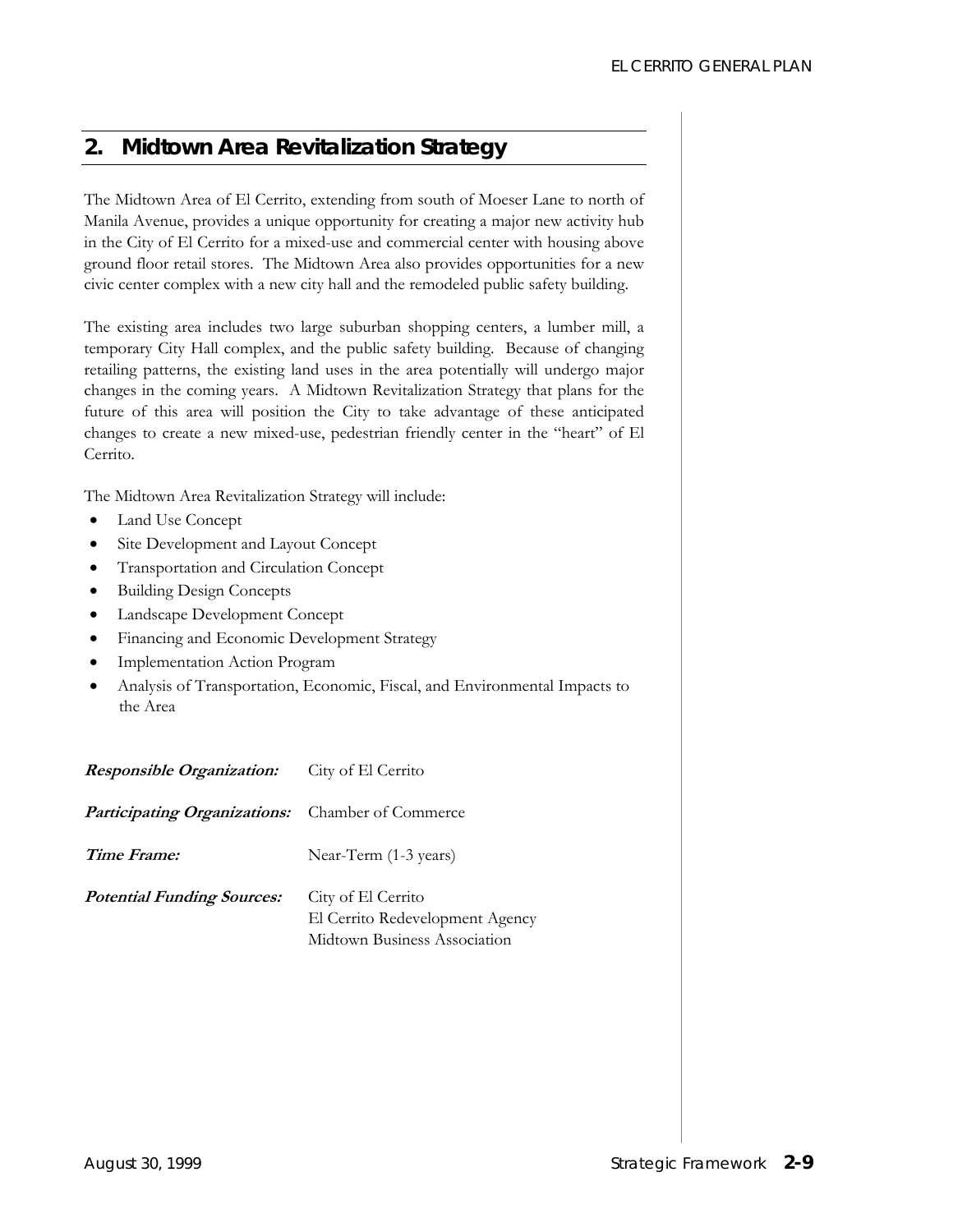# *3. El Cerrito Plaza Revitalization Strategy*

The El Cerrito Plaza area is located at the southern City limits along San Pablo Avenue adjacent to the El Cerrito BART station. The site currently contains an aging shopping mall but, due to its prominent location along San Pablo Avenue and easy access to BART, the site has potential for additional development as a major activity hub of retail activity in El Cerrito.

Much of the existing plaza is underutilized with vacant stores surrounded by a large expanse of empty parking lots. The Plaza today is a remnant of an older, suburban style, community shopping center. Changing retail marketing practices and the Plaza's distance from the freeway has led to its current economic status.

Despite its current lack of success, the Plaza provides a major opportunity to improve the City's economic position. A process is currently underway to revitalize this area. The General Plan, however, should take a longer view of the opportunities and provide guidance for continued actions over the next 20 years and a vision beyond this period.

Through a major redesign of the area and a change in focus of retail activities in the Plaza, the area can provide a vital new economic resource for the community. An overall long-range revitalization strategy for the Plaza area will provide the framework for future improvement efforts to create a new active retail center in El Cerrito.

The El Cerrito Plaza Revitalization Strategy will address the El Cerrito Plaza site as well as adjacent blocks. The Land Use and Design Strategy will guide the physical development of the El Cerrito Plaza area. The Strategy will base its recommendations on studies of the market potential for alternative land uses in the El Cerrito Plaza area, fiscal impacts of these land uses, circulation and access, quality of life, and other relevant issues.

The Strategy will include four main elements:

- Land Use, Circulation and Design Elements
- Financing and Economic Development Strategy
- Implementation Program
- Analysis of Transportation, Economic, Fiscal, and Environmental Impacts

| <b>Responsible Organization:</b>               | City of El Cerrito                                                                                                                                     |
|------------------------------------------------|--------------------------------------------------------------------------------------------------------------------------------------------------------|
| <b>Participating Organizations:</b> AC Transit |                                                                                                                                                        |
| Time Frame:                                    | Mid-Term (3-5 years)                                                                                                                                   |
| <b>Potential Funding Sources:</b>              | City of El Cerrito<br>El Cerrito Redevelopment Agency<br>El Cerrito Plaza Business Association<br>BART<br>Metropolitan Transportation Commission (MTC) |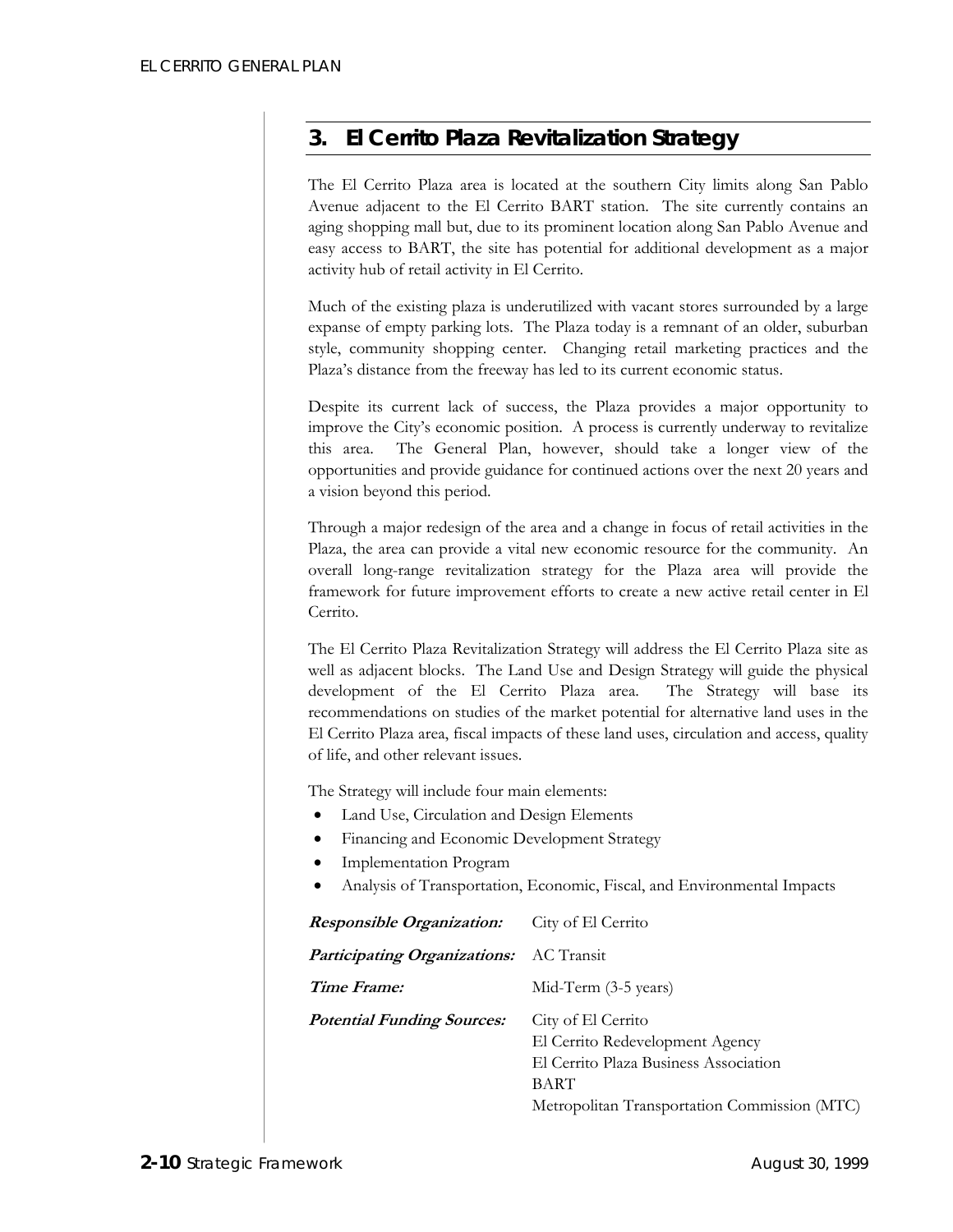### *4. Economic Development Strategy*

The Economic Development Strategy will coordinate the City's efforts to retain and attract desirable businesses to El Cerrito, including retail and office uses. The Economic Development Strategy will be based on market studies and economic impact analyses of retail and office uses for the El Cerrito area, and will include strategies for:

- Fiscal Improvements and Stabilization;
- Business Development and Retention;
- Business Promotion and Marketing; and
- Optimum Synergy and Spatial Relationships among Businesses.

The Economic Development Strategy consists of two programs:

- The Business Development and Retention Strategy may include technical and financial assistance programs for new businesses, land assembly for sale to larger developers, and streamlined permitting for desirable developments.
- The Retail/Business Promotion and Marketing Program will coordinate the promotion of El Cerrito businesses to the community and region.

| <i><b>Responsible Organization:</b></i> | City of El Cernto                                       |
|-----------------------------------------|---------------------------------------------------------|
| Time Frame:                             | Near-Term (1-3 years)                                   |
| <b>Potential Funding Sources:</b>       | City of El Cerrito<br><b>City Business Associations</b> |
|                                         | El Cerrito Chamber Of Commerce                          |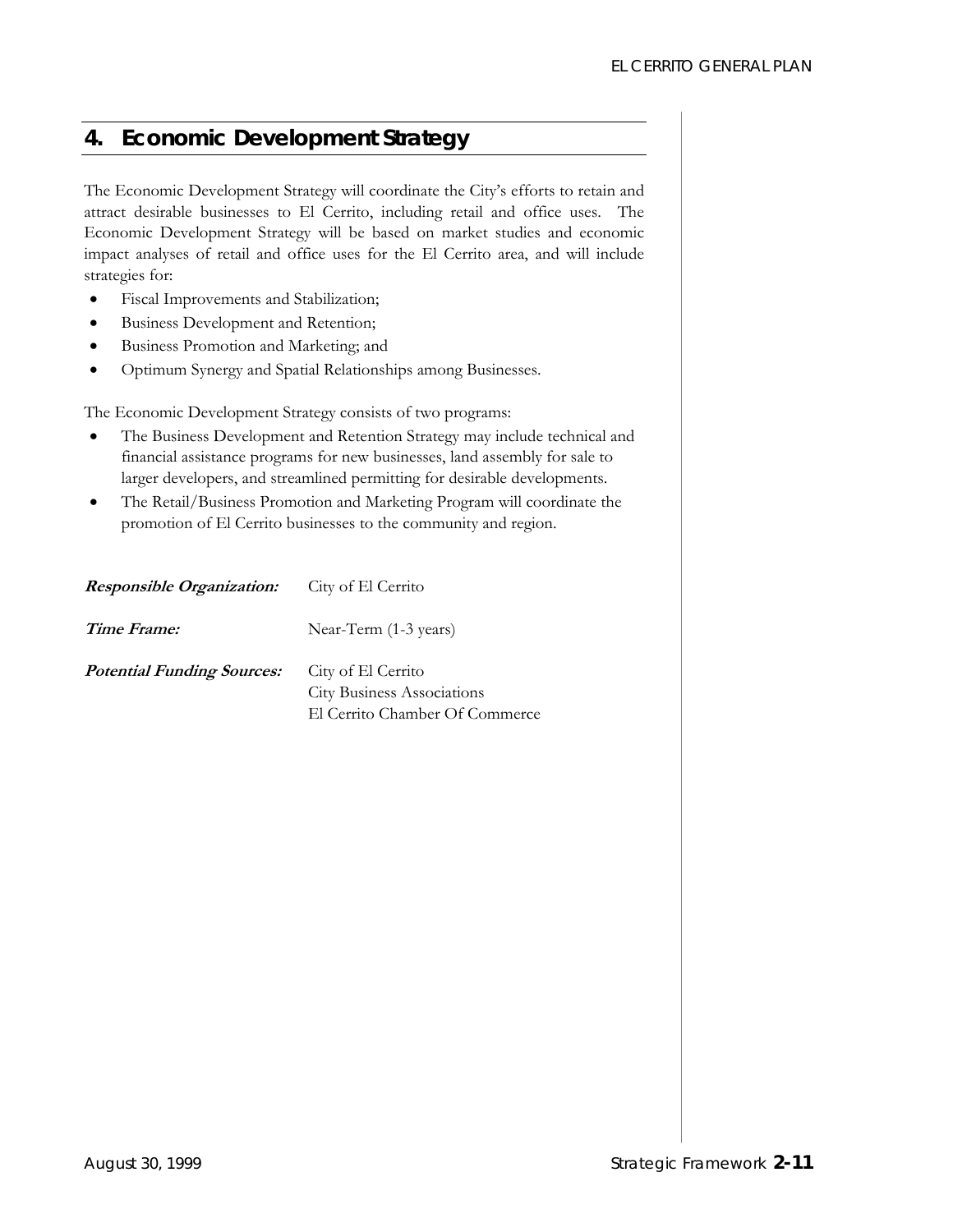# *5. San Pablo Avenue Corridor Design Guidelines*

Retail and office uses along the San Pablo Avenue Corridor are the major economic engines in the City of El Cerrito. The success of the San Pablo Avenue Corridor supports the programs and services of the residential neighborhoods. Future revitalization of the San Pablo Avenue corridor requires that existing lots and buildings be designed and developed to their highest and best use, while preserving and enhancing the residential neighborhoods that adjoin them.

The San Pablo Avenue Corridor contains El Cerrito's main north-south arterial, with extensive commercial development based on automobile access. This development pattern is consistent with development along San Pablo Avenue as it continues through the neighboring communities of Richmond, Albany, and Berkeley. Design Guidelines for San Pablo Avenue will provide direction for the enhancement of existing business and the development of new business opportunities. These improvements will create an attractive and functional development pattern that meets today's retail and office needs.

The design guidelines will address mixed-use commercial development, high-density residential uses, public spaces, and streetscapes design. Residential area guidelines will address density, parking, pedestrian access, noise, and open space needs for new and rehab of existing residential areas. Mixed-use commercial area guidelines will address density and development intensity, parking, access (pedestrian and auto) and circulation, signage, open space and setback requirements, land use buffer areas, and building design and image characteristics.

Streetscape guidelines will recommend the use of landscaping, street furniture, and lighting to improve the experiences of both pedestrian and automobile users of San Pablo Avenue. The pedestrian experience can be further improved by creating public spaces such as plazas, courtyards, and street bulb-outs, and creating a stronger buffer between the sidewalk and automobile traffic. Streetscape design guidelines should include on and off street parking strategies, standards for pedestrian crossing and intersection design, sidewalk widths, street tree planting, signal timing and other functional issues such as ease of movement, pedestrian safety and security, and accessibility.

| <b>Responsible Organization:</b>    | City of El Cerrito                                                                                                                 |
|-------------------------------------|------------------------------------------------------------------------------------------------------------------------------------|
| <b>Participating Organizations:</b> | Caltrans<br>San Pablo Avenue Business Association<br>West Contra Costa Transportation Advisory<br>Committee (WCCTAC)<br>AC Transit |
| Time Frame:                         | Mid-Term (3-5 years)                                                                                                               |
| <b>Potential Funding Sources:</b>   | City of El Cerrito<br>El Cerrito Redevelopment Agency<br>Caltrans                                                                  |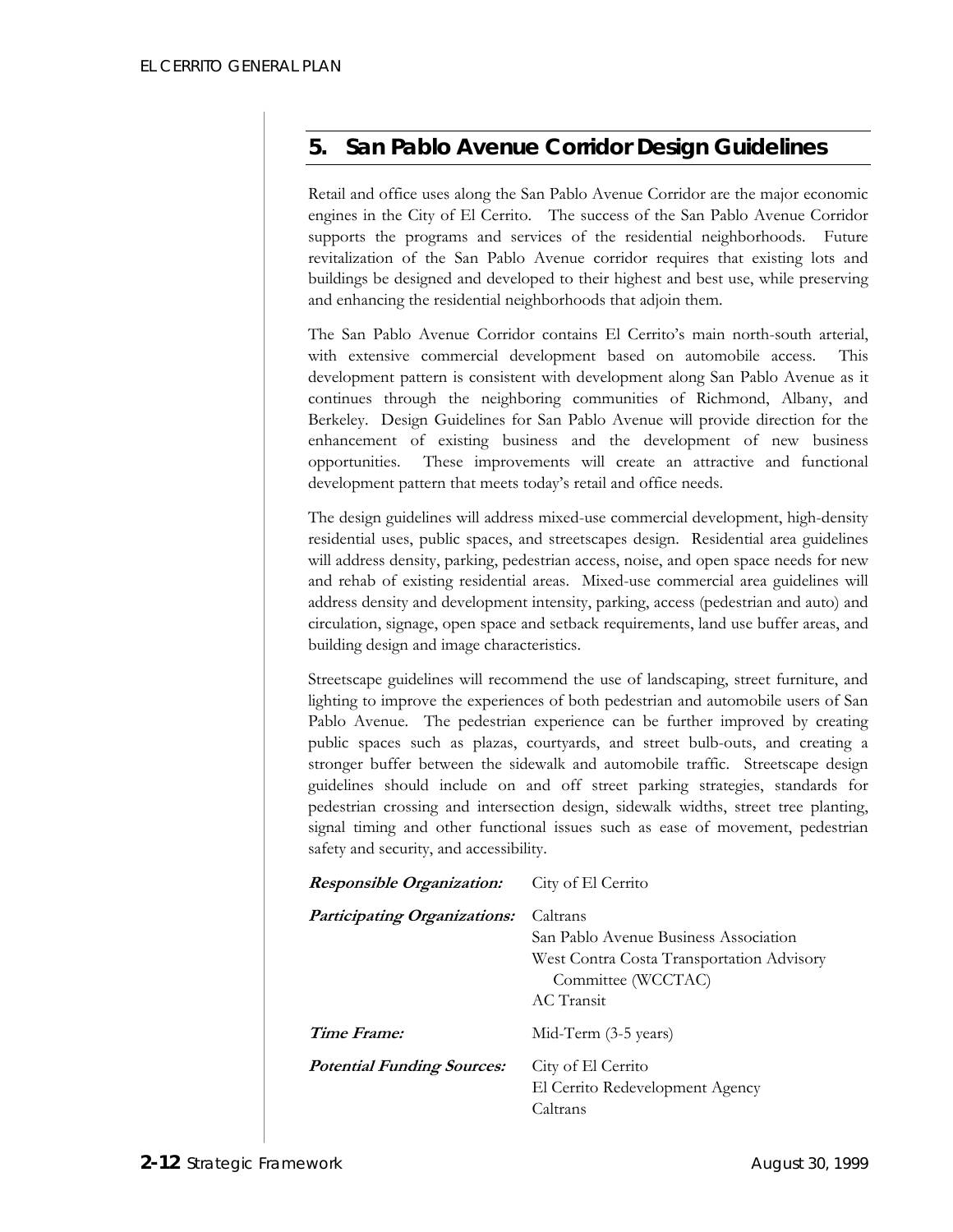### *6. Green Infrastructure Initiative*

The major amenities enjoyed by El Cerrito residents are the parks and open spaces provided in the City. These parks and open spaces need to be preserved and enhanced to maintain this major community resource that contributes so significantly to the City's "quality of life." The Green Infrastructure Initiative is intended to develop a range of improvement measures including the Ohlone Greenway, parks and recreation improvements and programs, creeks restoration projects, open space preservation, and new and revitalized cultural facilities.

The Ohlone Greenway provides a safe and contiguous path for commuters to reach BART stations and for residents to use as a walking, running, and bicycling trail. The Green Infrastructure Initiative will assess the condition of the Greenway and provide guidelines, development standards, and improvement projects to enhance the facility to serve its users better. These standards shall include adding lighting as needed for safety and security along the Greenway and creating a "green street" concept that encourages adjoining uses to create access points to active areas, yards, building entries, outdoor patios, and gardens, opening into the Greenway. Windows should overview the Greenway to increase visual surveillance ("eyes on the street") of the "green street" improving safety.

Parks and recreation programs provide opportunities for El Cerrito youth, singles, families, and seniors. The Initiative will assess the parks and recreation services and facilities available to El Cerrito residents and recommend improvements. El Cerrito is fortunate to possess an extensive open space system in the hillsides. The Green Initiative will identify improvements to the open space network such as ongoing maintenance programs, public trail access improvements, and scenic overlooks.

El Cerrito is blessed with a number of creeks and water drainage ways. The Green Initiative will assess the condition of the creeks and identify areas where they can be improved, restored, and used as both natural open space and a significant recreation resource. Restoring riparian vegetation along buffer areas will help protect against flooding and improve water quality by filtering urban runoff. Access points to the creeks provide education opportunities and additional recreation possibilities.

The Green Initiative should include standards, guidelines, and other improvement projects and beautification programs to protect parks and open spaces, including exploring opportunities for acquisition of additional parks and open space lands. It will include an analysis and improvement strategy for the following:

- Ohlone Greenway Improvements
- Creek Restoration
- Parks and Recreation Facilities and Programs
- Cultural Facilities
- Open Space Preservation
- Strategies for Long-term Maintenance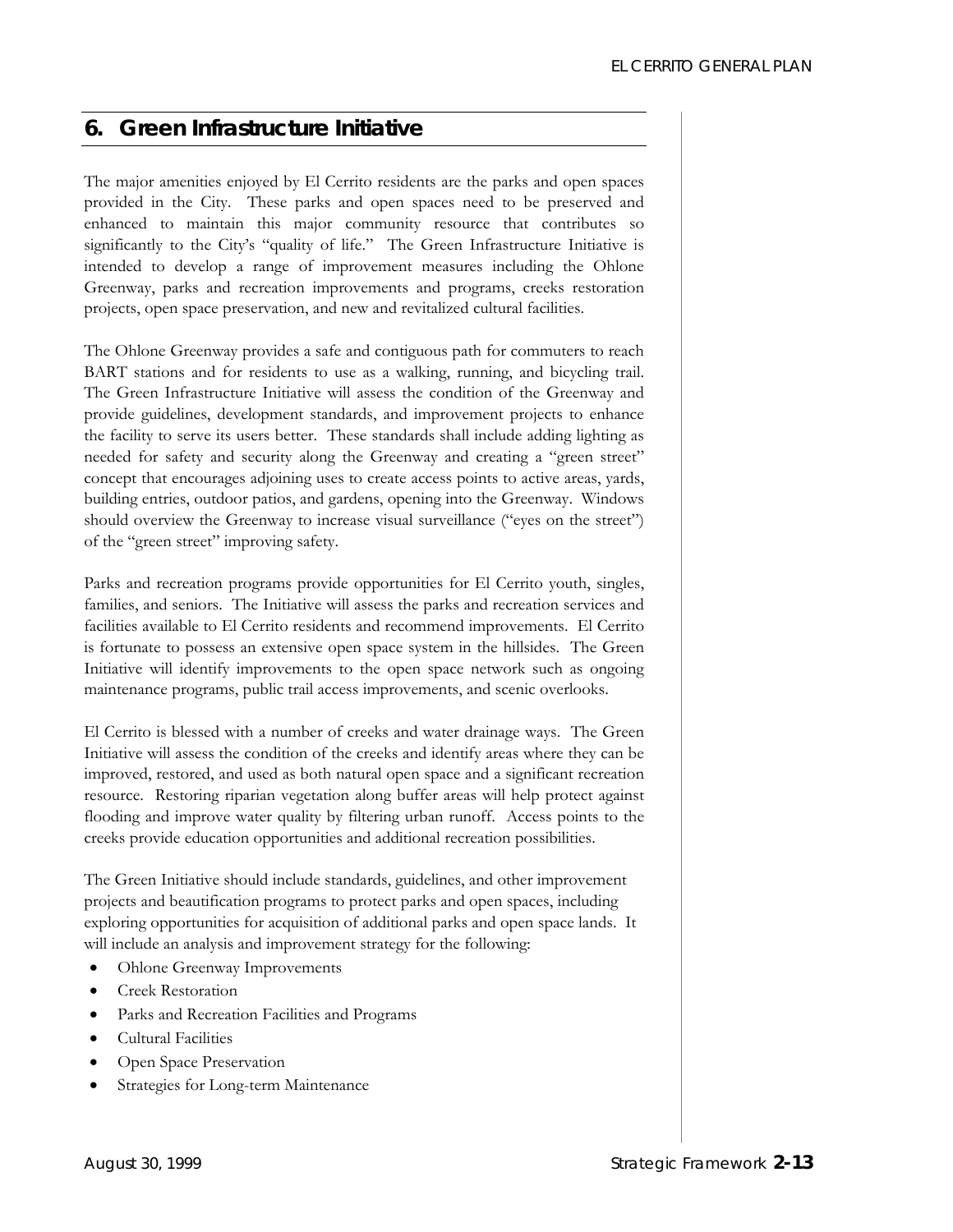| <b>Responsible Organization:</b>    | City of El Cerrito Parks and Recreation<br>Department                                                                                                      |
|-------------------------------------|------------------------------------------------------------------------------------------------------------------------------------------------------------|
| <b>Participating Organizations:</b> | East Bay Regional Parks District<br>County Flood Control District<br>Contra Costa County<br>City of Albany<br><b>BART</b><br>El Cerrito Greenway Committee |
| Time Frame:                         | Near-Term (1-3 years)                                                                                                                                      |
| <b>Potential Funding Sources:</b>   | City of El Cerrito<br>El Cerrito Redevelopment Agency                                                                                                      |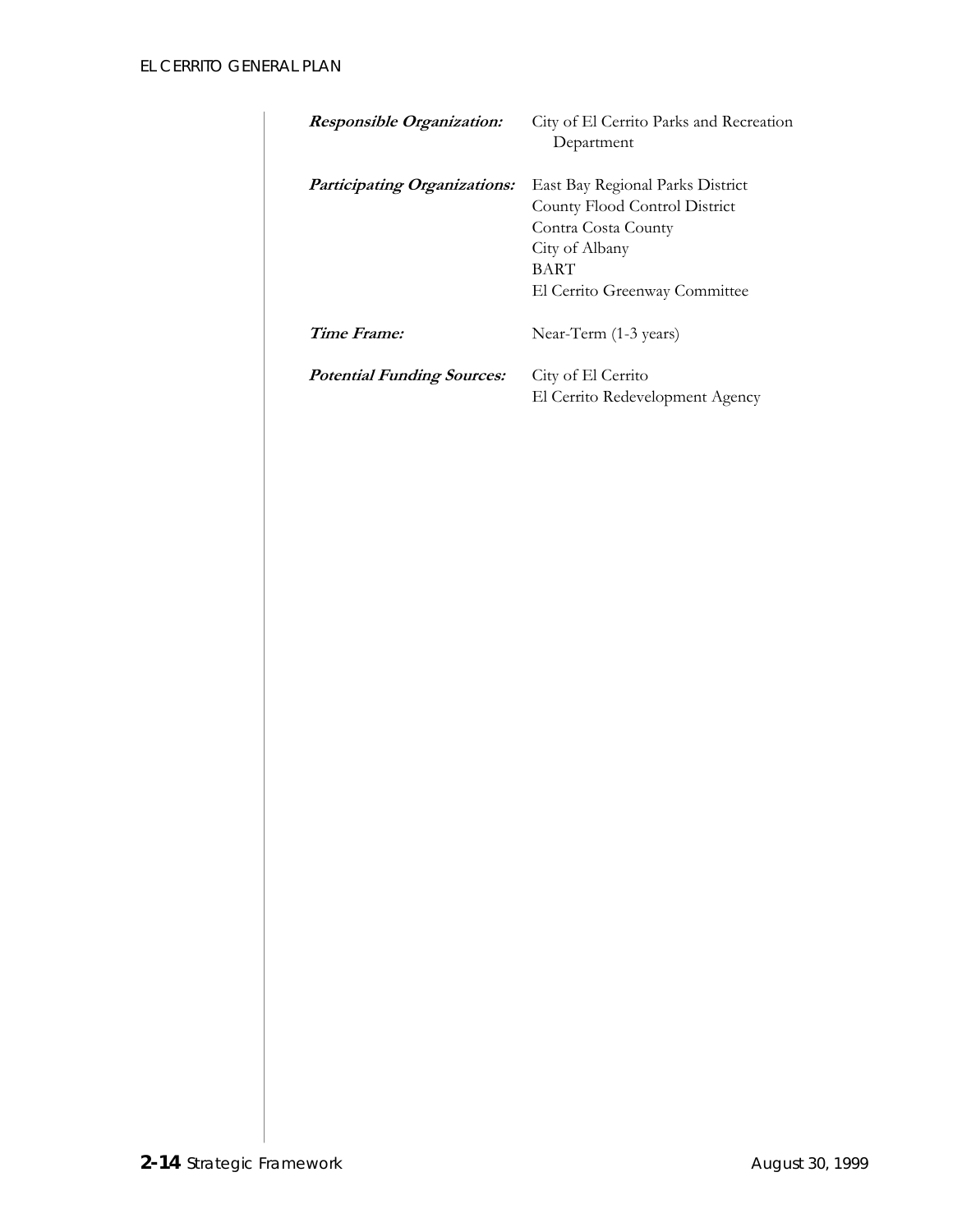### *7. Community Collaboration Initiative*

Continued participation and commitment by all segments of the community, both private and public, are required to successfully implement the City's goals and policies as outlined in the General Plan. Success will depend on collaboration between city departments, civic organizations, adjoining City agencies, and federal, state and regional agencies.

A community collaboration initiative will provide an ongoing information and team building approach to help create partnerships and alliances to build consensus on project priorities and strategies for improvement. The collaboration initiative includes a program of community capacity building, leadership development, and continuing education on City projects, goals, programs, and good citizenship.

| <b>Responsible Organization:</b>    | City of El Cerrito                                                                                                          |
|-------------------------------------|-----------------------------------------------------------------------------------------------------------------------------|
| <b>Participating Organizations:</b> | <b>City Homeowners Associations</b><br><b>City Business Associations</b><br>Chamber of Commerce<br>City Civic Organizations |
| Time Frame:                         | Near-Term (1-3 years)                                                                                                       |
| <b>Potential Funding Sources:</b>   | City of El Cerrito                                                                                                          |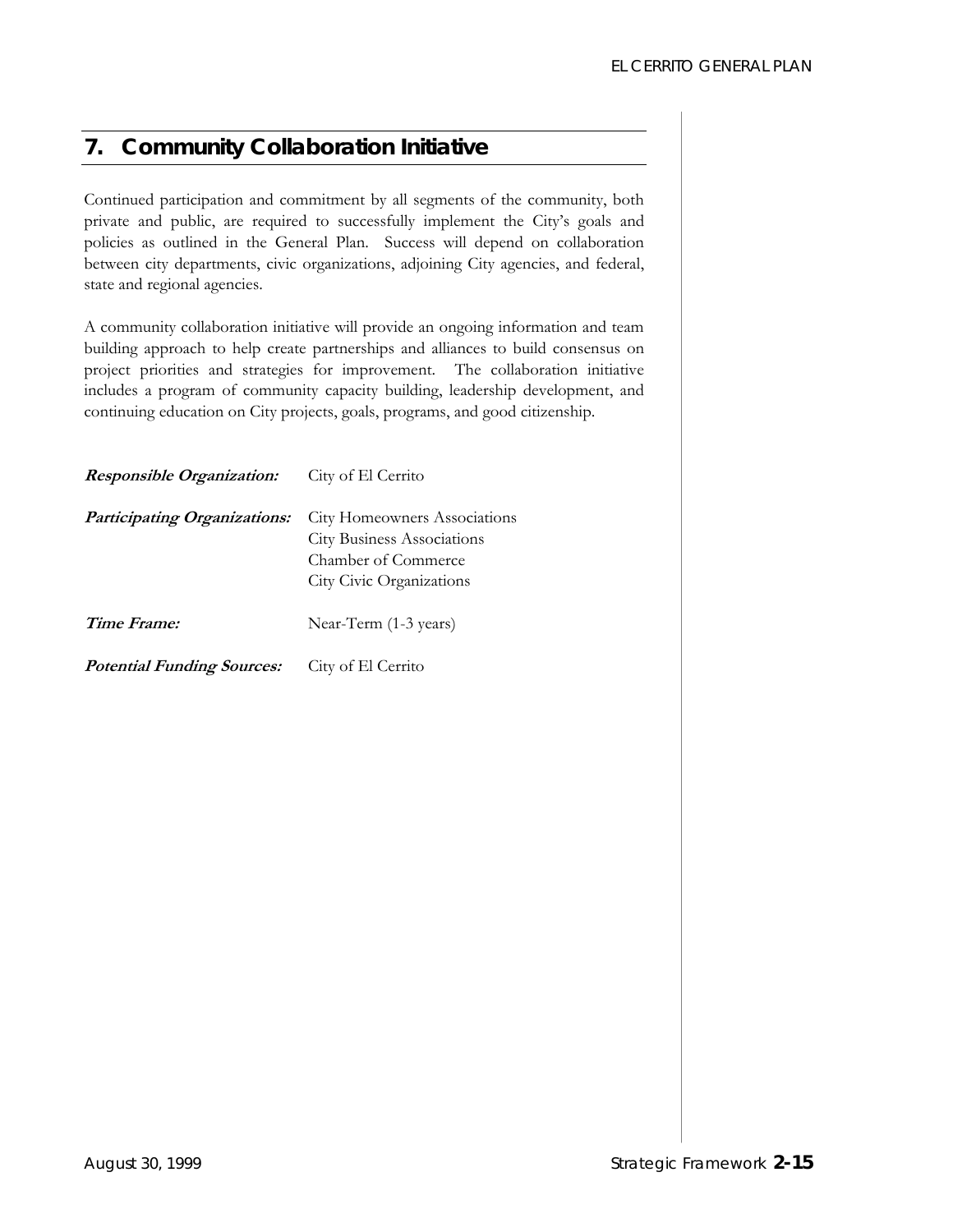# **D. Supporting Action Strategies**

- **1. Regulatory Framework Update.** Amend zoning ordinance, design guidelines, and other regulations to reflect the intent of the General Plan and support the implementation of the action strategies presented in this chapter.
- **2. Housing Programs.** Utilize federal and state programs to encourage homeownership, assist first time homebuyers, provide home improvement loans and grants, and ensure adequate provision of affordable housing. Provide incentives to encourage development of new housing in targeted areas, such as near BART stations.
- **3. City Beautification Programs.** Implement city beautification programs such as street tree planting, public art, neighborhood cleanups, sign ordinance amendments, improved lighting, and graffiti prevention to make El Cerrito a more pleasant environment to live, work, and play.
- **4. Redevelopment Programs.** The San Pablo corridor is designated as a redevelopment area under California State Law, enabling the use of tax increment financing to fund projects and programs within the area. Additionally, the process allows for partnerships with private developers to acquire land and invest in new projects in the area.
- **5. Capital Improvement Program.** Incorporate infrastructure improvements, such as street, sidewalks, landscaping and lighting, in the City's Capital Improvement Program to ensure the allocation of funding to these projects.
- **6. Transportation and Circulation Programs.** Utilize existing traffic and circulation programs such as federal and state funding for transportation improvements and Bay Area Air Quality Management District programs for travel demand management. El Cerrito should also coordinate plans and major proposed development activities with adjacent jurisdictions to ensure continuity of transportation services and facilities.
- **7. Intergovernmental Coordination.** Numerous governmental bodies, such as Contra Costa County, neighboring cities, transportation agencies, the East Bay Regional Park District, and the Flood Control District play roles in the implementation of the General Plan. The City of El Cerrito should continue to communicate with these agencies on relevant issues, and participate in existing programs that could improve the quality of life in El Cerrito.
- **8. Public/Private Partnerships.** Encourage public/private partnerships, which can combine advantages of both government and private industry to create projects that benefit the community – public sector support reduces uncertainty for private developers, and private sector investment reduces financial burden for the City.